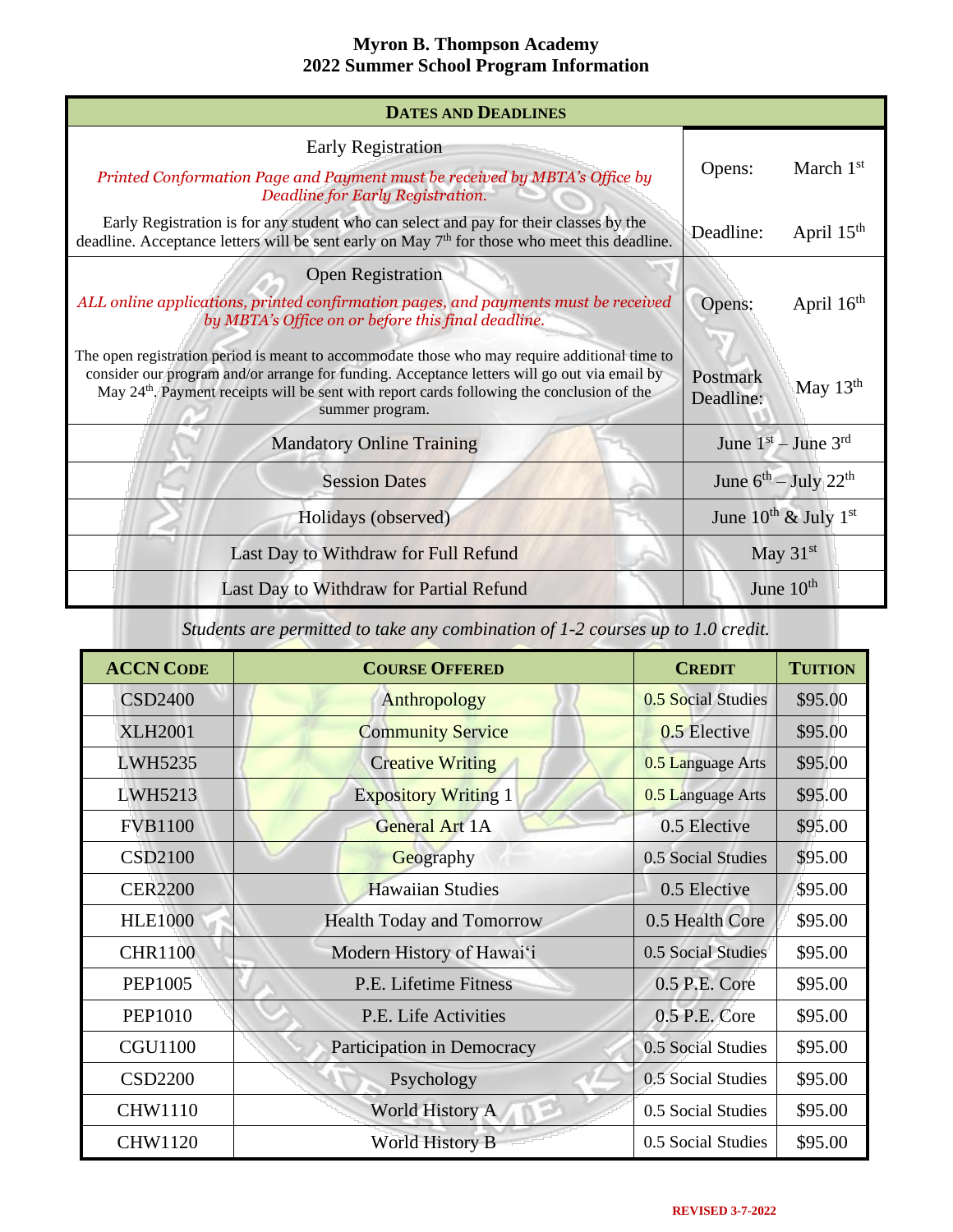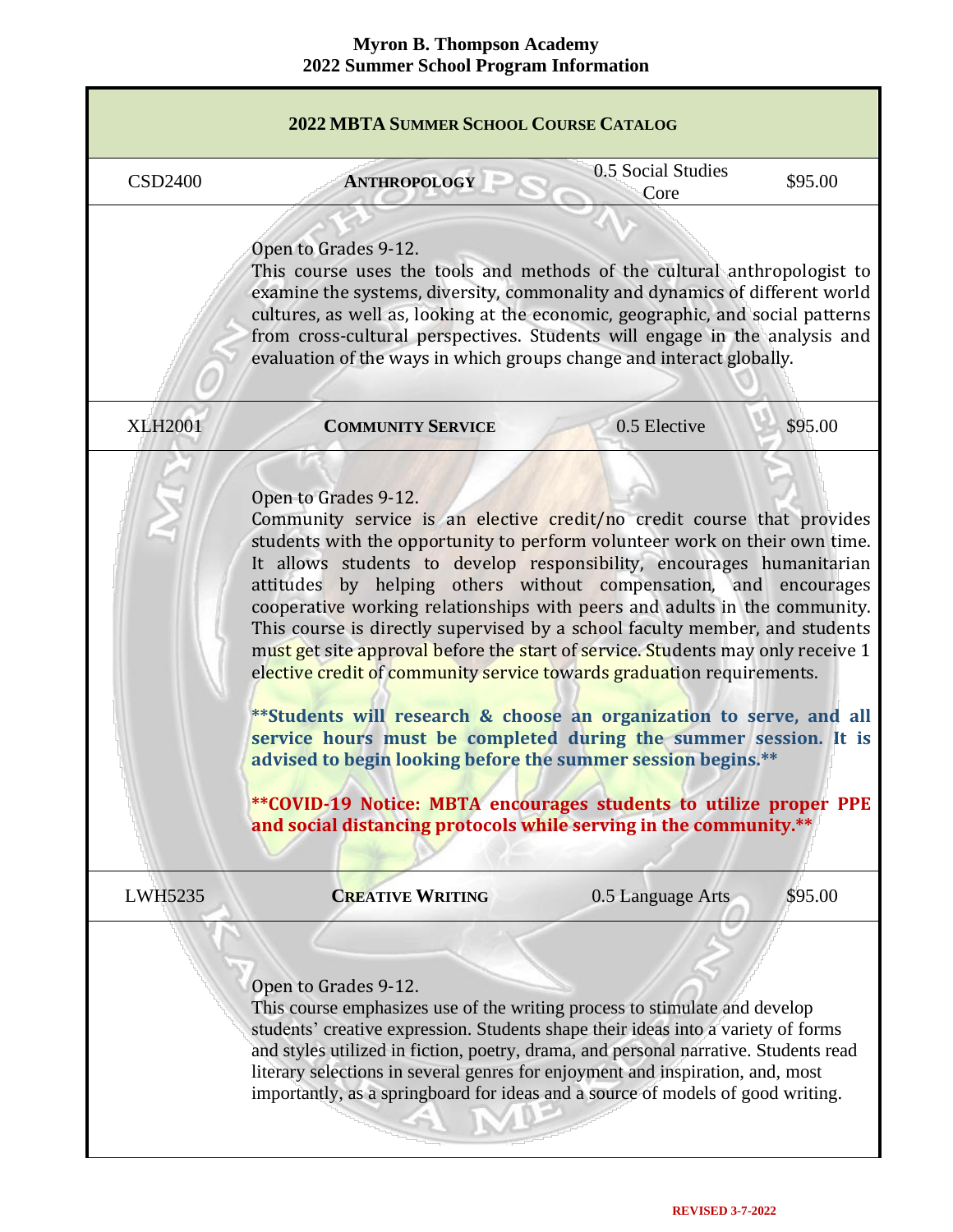| LWH5213        | <b>EXPOSITORY WRITING 1</b>                                                                                                                                                                                                                                                                                                                                                                                                                                                                                                                                                                       | 0.5 Language Arts<br>Core  | \$95.00 |
|----------------|---------------------------------------------------------------------------------------------------------------------------------------------------------------------------------------------------------------------------------------------------------------------------------------------------------------------------------------------------------------------------------------------------------------------------------------------------------------------------------------------------------------------------------------------------------------------------------------------------|----------------------------|---------|
|                | Open to Grades 11 & 12 only.<br>In this course, students focus on expository prose in the form of descriptive,<br>analytical, and persuasive papers. They learn to discover and refine ideas,<br>research information, compose and revise their thoughts, and edit their<br>papers for sharing. They explore strategies to solve writing problems and<br>learn to adjust their writing for diverse audiences. In addition, students<br>engage in reading and discussion related to their writing. They develop the<br>ability to look critically at their own work and the work of other writers. |                            |         |
| <b>FVB1100</b> | <b>GENERAL ART 1A</b>                                                                                                                                                                                                                                                                                                                                                                                                                                                                                                                                                                             | 0.5 Elective               | \$95.00 |
|                | Open to Grades 9-12.<br>This course will introduce students to the visual arts, drawing, painting and<br>printmaking techniques and provide students with opportunities to imaginatively<br>create artwork. Students will apply elements and principles of design. Ideas and<br>concepts will be explored through two-dimensional media using a fundamental<br>knowledge of drawing, painting and printmaking techniques. Exposure to various<br>art techniques should help foster an understanding of and appreciation for art.                                                                  |                            |         |
| <b>CSD2100</b> | <b>GEOGRAPHY</b>                                                                                                                                                                                                                                                                                                                                                                                                                                                                                                                                                                                  | 0.5 Social Studies<br>Core | \$95.00 |
|                | Open to Grades 9-12.<br>This course develops understanding of geographic terms, classification<br>systems, specific locations and regions, human interaction, and the<br>environment. Students explore present and past societies through geographic<br>tools and methods used to evaluate ecosystems, human patterns, and<br>consequences of human activities on Earth.                                                                                                                                                                                                                          |                            |         |
| <b>CER2200</b> | <b>HAWAIIAN STUDIES</b>                                                                                                                                                                                                                                                                                                                                                                                                                                                                                                                                                                           | 0.5 Elective               | \$95.00 |
|                | [formerly: PONO SUSTAINABILITY] *unique course*<br>Open to Grades 9-12.<br>This course offers a glimpse of the mo'olelo (story) of Hawai'i through the<br>exploration of time, politics, economics, society, and the natural world, while<br>addressing the contrasting effects on this environment's capacity to endure.<br>Students will take active part in identifying issues of sustainability and will<br>begin to conceptualize solutions.                                                                                                                                                 |                            |         |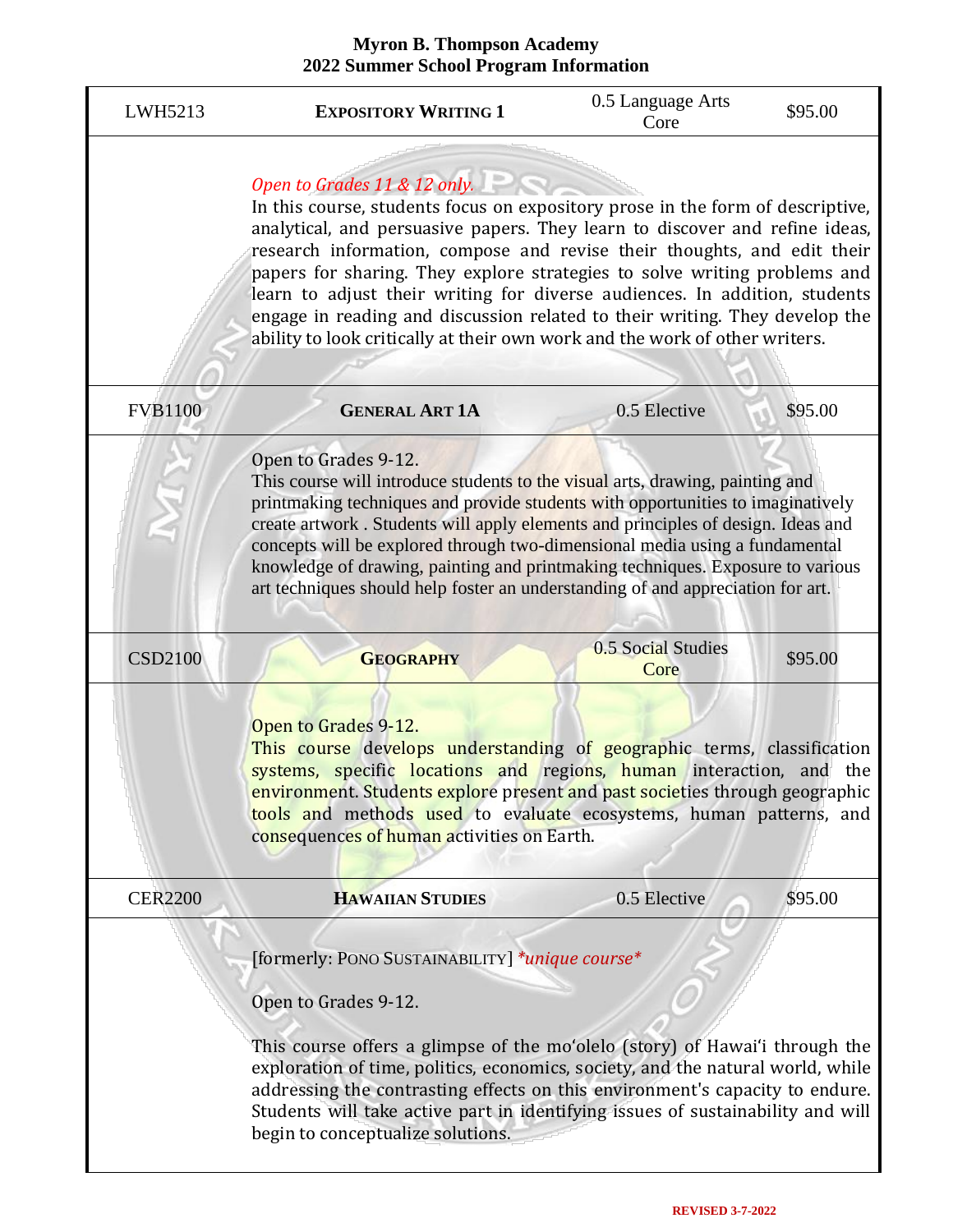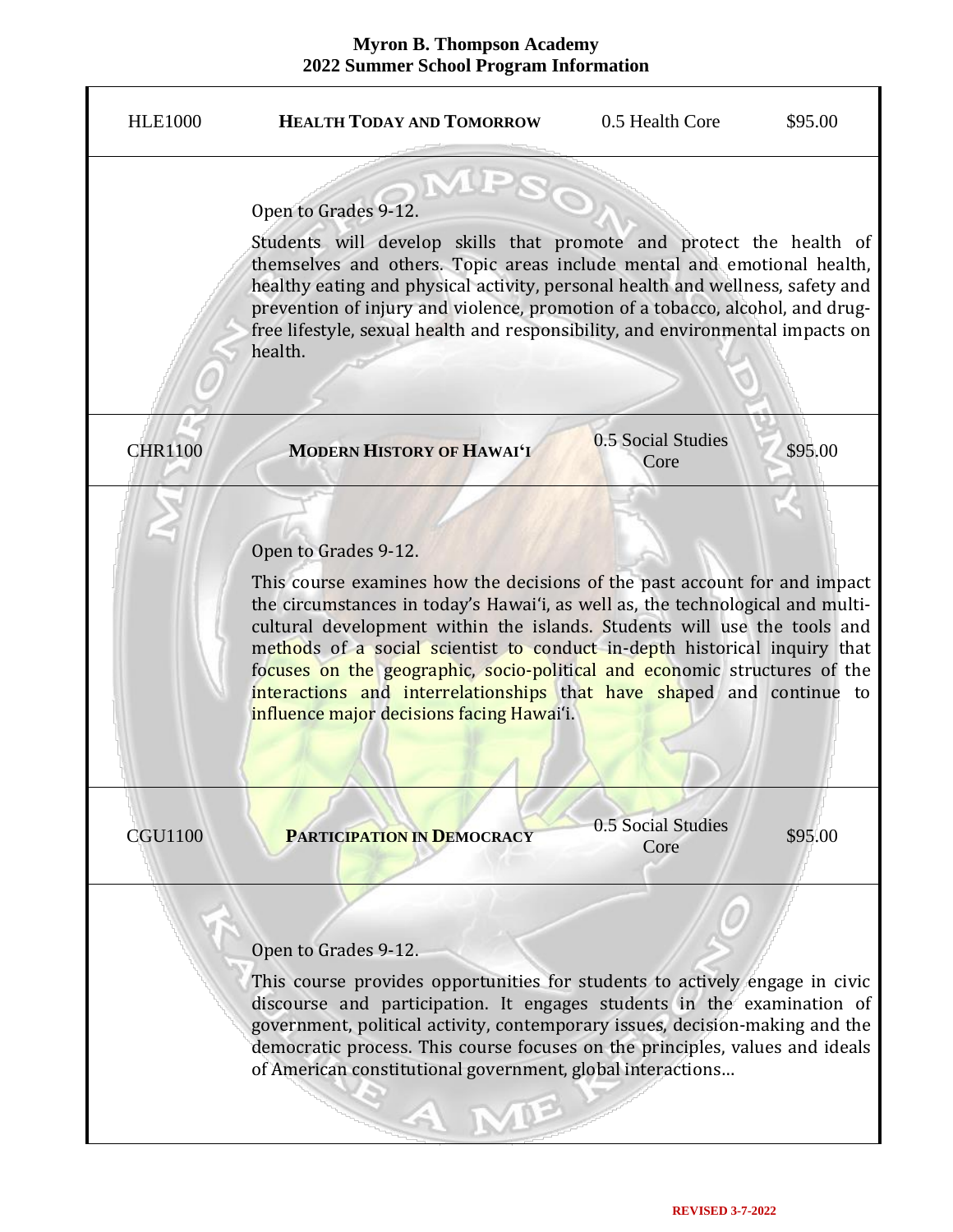| <b>PEP1010</b> | <b>P.E. LIFE ACTIVITIES</b>                                                                                                                                                                                                                                                                                                                                                                                                                                                                                                                                                                                                                                                                                                                                                                         | 0.5 P.E. Core              | \$95.00 |
|----------------|-----------------------------------------------------------------------------------------------------------------------------------------------------------------------------------------------------------------------------------------------------------------------------------------------------------------------------------------------------------------------------------------------------------------------------------------------------------------------------------------------------------------------------------------------------------------------------------------------------------------------------------------------------------------------------------------------------------------------------------------------------------------------------------------------------|----------------------------|---------|
|                | Open to Grades 9-12.<br>This course develops and strengthens physical movement forms, concepts,<br>principles, and skills through participation in a variety of physical fitness<br>experiences, including target, net, field, invasion, and aquatic sports and<br>games. Students will assess personal levels of physical fitness that reinforce<br>these physical activities in their daily lives. Students should develop and<br>apply a variety of locomotor and non-locomotor movement skills throughout<br>the course to a range of modified games and lead-up activities. The content of<br>this course should empower learners to actualize a vision of themselves as<br>competent movers with the skills, knowledge, and desire to become life-long<br>participant in physical activities. |                            |         |
| <b>PEP1005</b> | <b>P.E. LIFETIME FITNESS</b>                                                                                                                                                                                                                                                                                                                                                                                                                                                                                                                                                                                                                                                                                                                                                                        | 0.5 P.E. Core              | \$95.00 |
|                | Open to Grades 9-12.<br>This course is designed to integrate physical activity and personal fitness by<br>exposing students to the wide range of physical activity resources available in<br>their school and community. Students will self-assess their personal fitness<br>level, document their physical activity and develop a personal fitness plan by<br>understanding and making goals, using correct techniques of exercising and<br>preparing the appropriate diet and nutrition for the individual student.                                                                                                                                                                                                                                                                               |                            |         |
| <b>CSD2200</b> | <b>PSYCHOLOGY</b>                                                                                                                                                                                                                                                                                                                                                                                                                                                                                                                                                                                                                                                                                                                                                                                   | 0.5 Social Studies<br>Core | \$95.00 |
|                | Open to Grades 9-12.<br>This course examines the physiological and psychological basis for human<br>behavior. It also focuses on examining research methods in psychology,<br>exploring different learning theories, and understanding aspects of behavior<br>disorders. Students will be able to identify the difference between theory and<br>information that is not scientifically supported, within the context of human<br>behavior.                                                                                                                                                                                                                                                                                                                                                          |                            |         |